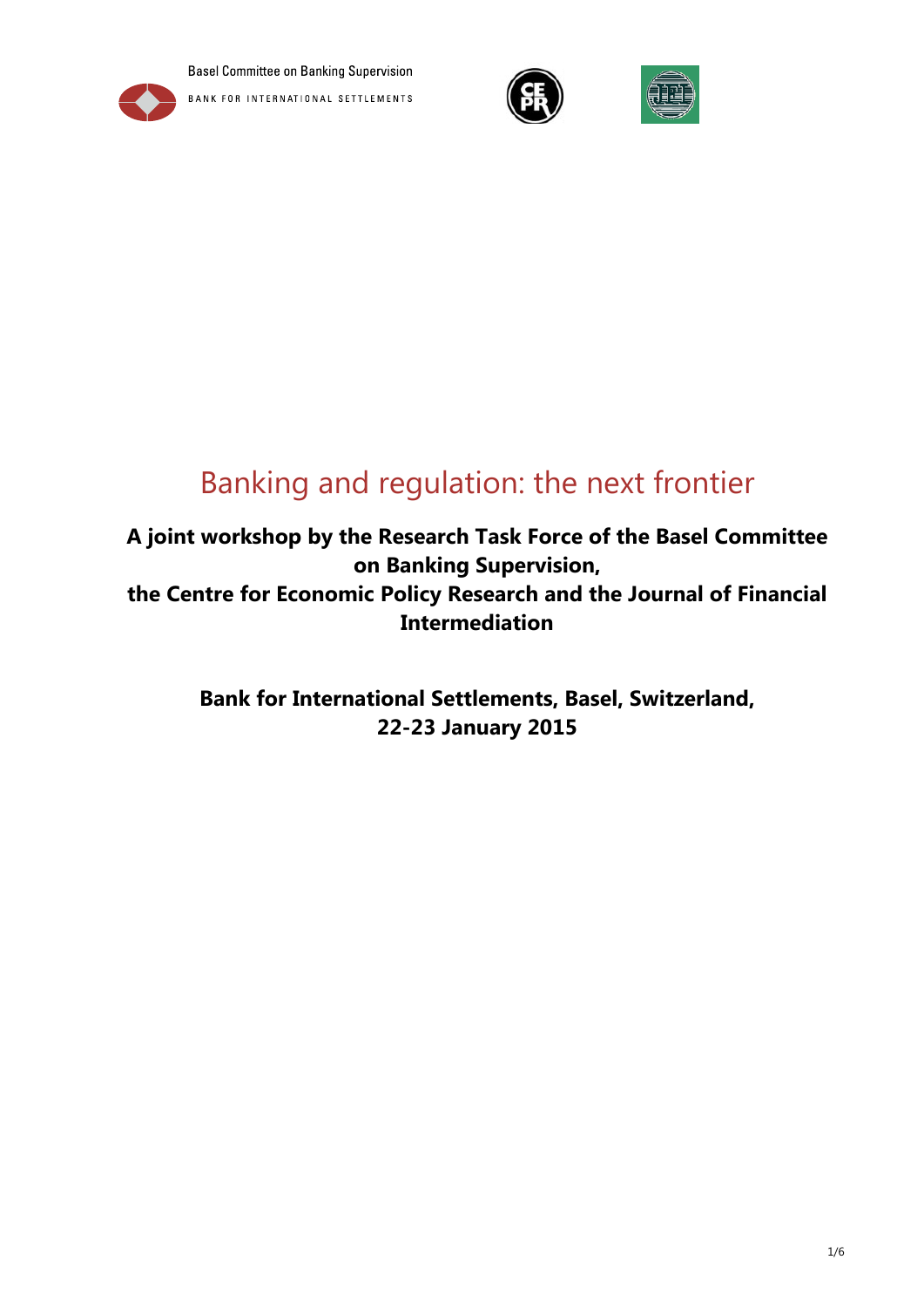







#### **Thursday 22 January**

- 08.30 Registration
- **09.00 Opening Remarks** Mathias Dewatripont, co-Chair, Basel Committee Research Task Force
- **09.10 Session 1: The Role of Government in the Financial System** Chair: Mathias Dewatripont, National Bank of Belgium

**Government guarantees and financial stability** (paper) Franklin Allen, Imperial College *Elena Carletti, Bocconi University* Itay Goldstein, University of Pennsylvania Agnese Leonello, European Central Bank

Discussant: Anna Zabai, Bank for International Settlements

**09:50 Shadow Banks as "Cream Skimmers"** Diana Hancock, Federal Reserve Board *Wayne Passmore, Federal Reserve Board*

Discussant: Janet Mitchell, National Bank of Belgium

- 10.40 Coffee break
- **11.00 Session 2: Macroprudential Policies Before and During a Crisis** Chair: Morten Bech, Bank for International Settlements

**Banks' Endogenous Systemic Risk Taking** (paper, presentation) *Javier Suarez, Centro de Estudios Monetarios y Financieros* David Martinez-Miera, Universidad Carlos III

Discussant: Martin Summer, Oesterreichische Nationalbank

**11.50 Liquidity Trap and Excessive Leverage** (paper, presentation) *Anton Korinek, Johns Hopkins University* Alp Simsek, Massachusetts Institute of Technology

Discussant: Mathias Drehmann, Bank for International Settlements

- **12.30 Keynote presentation: On book equity: why it matters for monetary policy** (paper, presentation) Hyun Song Shin, Bank for International Settlements
- 13.00 Lunch
- **14.00 Session 3: Impacts of Bank Regulation** Chair: Rodney Ramcharan, Federal Reserve Board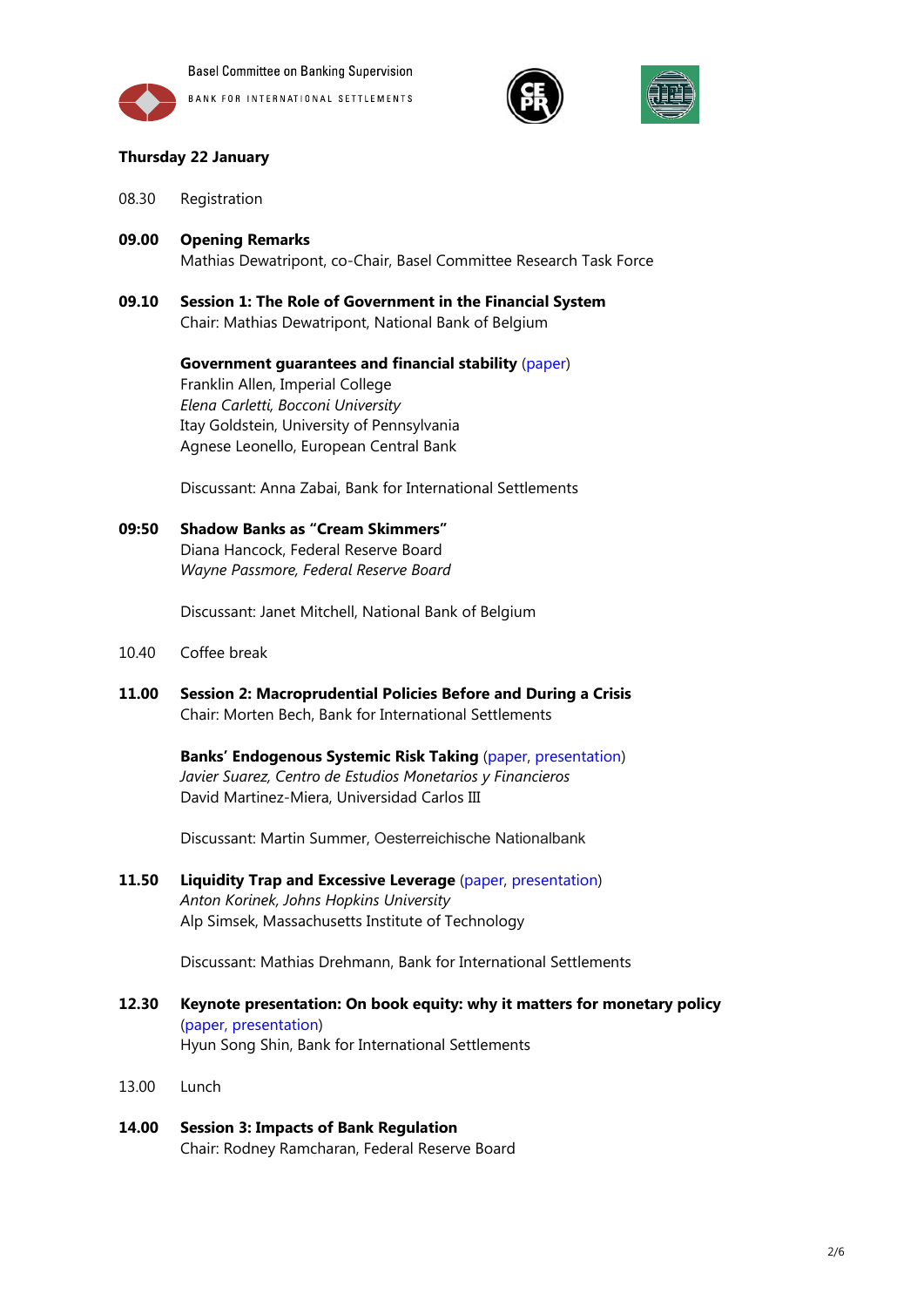





**The Limits of Model-Based Regulation** (paper) Markus Behn, Bonn University, Deutsche Bundesbank Rainer Hanselmann, Bonn University *Vikrant Vig, London Business School*

Discussant: Emrah Arbak, National Bank of Belgium

**14.50 The Impact of Liquidity Regulation on Banks: Evidence from the UK** (paper, presentation) *Ryan Banerjee, Bank for International Settlements* Hitoshi Mio, Bank of Japan

Discussant: Linda Goldberg, Federal Reserve Bank of New York

- 15.40 Coffee break
- **16.00 Session 4: Policy discussion** Chair: Diana Hancock

**A Critical Evaluation of Bail-ins as Bank Recapitalisation Mechanisms** (paper) Charles Goodhart, London School of Economics *Emilios Avgouleas, University of Edinburgh*

- **16.45 Spanish Boom and Bust: Some lessons for macroprudential policy** (presentation) Angel Estrada, Banco de España *Jesús Saurina, Banco de España*
- 17.30 End of sessions for the day
- **19.00** Dinner Restaurant Filou, Ramada Plaza Basel, Messeplatz 12, Basel *Transport will leave the BIS at 18.30*

#### **Friday 23 January**

**08.30 Session 5: Capital and Liquidity Regulations** Chair: Neil Esho, Basel Committee Secretariat

> **Jointly Optimal Regulation of Bank Capital and Liquidity** (paper) Ansgar Walther, Oxford University

Discussant: Alexandros Vardoulakis, Federal Reserve Board

**09.20 Liquidity Policies and Systemic Risk** (paper) *Tobias Adrian, Federal Reserve Bank of New York* Nina Boyarchenko, Federal Reserve Bank of New York

Discussant: Enrico Perotti, University of Amsterdam

10.00 Coffee break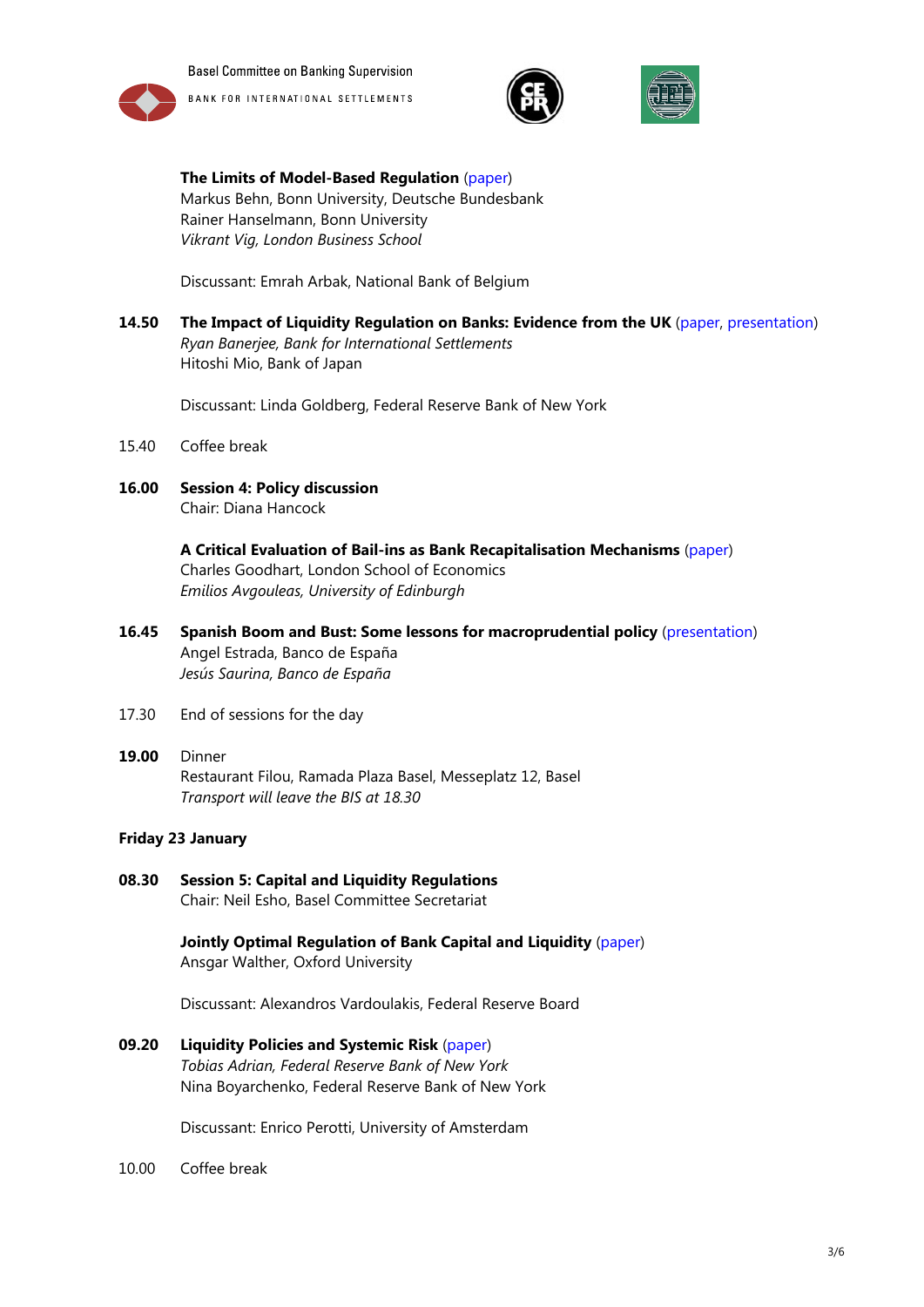







**10.30 Session 6: Effects of Capital Requirements on Bank Lending** Chair: Diana Hancock, Federal Reserve Board

> **Higher Bank Capital Requirements and Mortgage Pricing: Evidence from the Countercyclical Buffer** (paper, presentation) Christopher Basten, Swiss Financial Market Supervisory Authority *Catherine Koch, Bank for International Settlements*

Discussant: Kasper Roszbach, Sveriges Riksbank

**11.20 Capital Requirements, Risk Shifting, and the Mortgage Market** *Tomasz Wieladek, Bank of England*

Discussant: Kostas Tsatsaronis, Bank for International Settlements

- **12.10 Keynote presentation: Building the New Regulatory Framework: Challenges Ahead** (presentation) Xavier Freixas, Universitat Pompeu Fabra
- 12.40 Lunch

# **13.40 Securities Trading by Banks: Micro Evidence** (paper) Puriya Abbassi, Deutsche Bundesbank

Rajkamal Iyer, Massachusetts Institute of Technology Jose-Luis Peydro, Universitat Pompeu Fabra and Cass Business School *Francesc R. Tous, Universitat Pompeu Fabra and Deutsche Bundesbank*

Discussant: Stefan Gissler, Federal Reserve Board

**14.30 Session 7: Private Incentives and Bank Risk-Taking** Chair: Fabrizio Lopez Gallo Dey, Banco de Mexico

## **Incentive Pay and Bank Risk-Taking: Evidence from Austrian, German, and Swiss Banks** (paper, presentation)

*Mathias Efing, University of Geneva and Swiss Finance Institute* Harald Hau, University of Geneva and Swiss Finance Institute Patrick Kampkötter, University of Cologne Johannes Steinbrecher, Ifo Institute Branch Dresden

Discussant: Patrick Bolton, Columbia University

- 15.20 Coffee break
- 15.40 **Convertible Bonds and Bank Risk-Taking** (paper) *Natalya Martynova, de Nederlandsche Bank* Enrico Perotti, University of Amsterdam

Discussant: Daniel Foos, Deutsche Bundesbank

**16.30 Closing Remarks**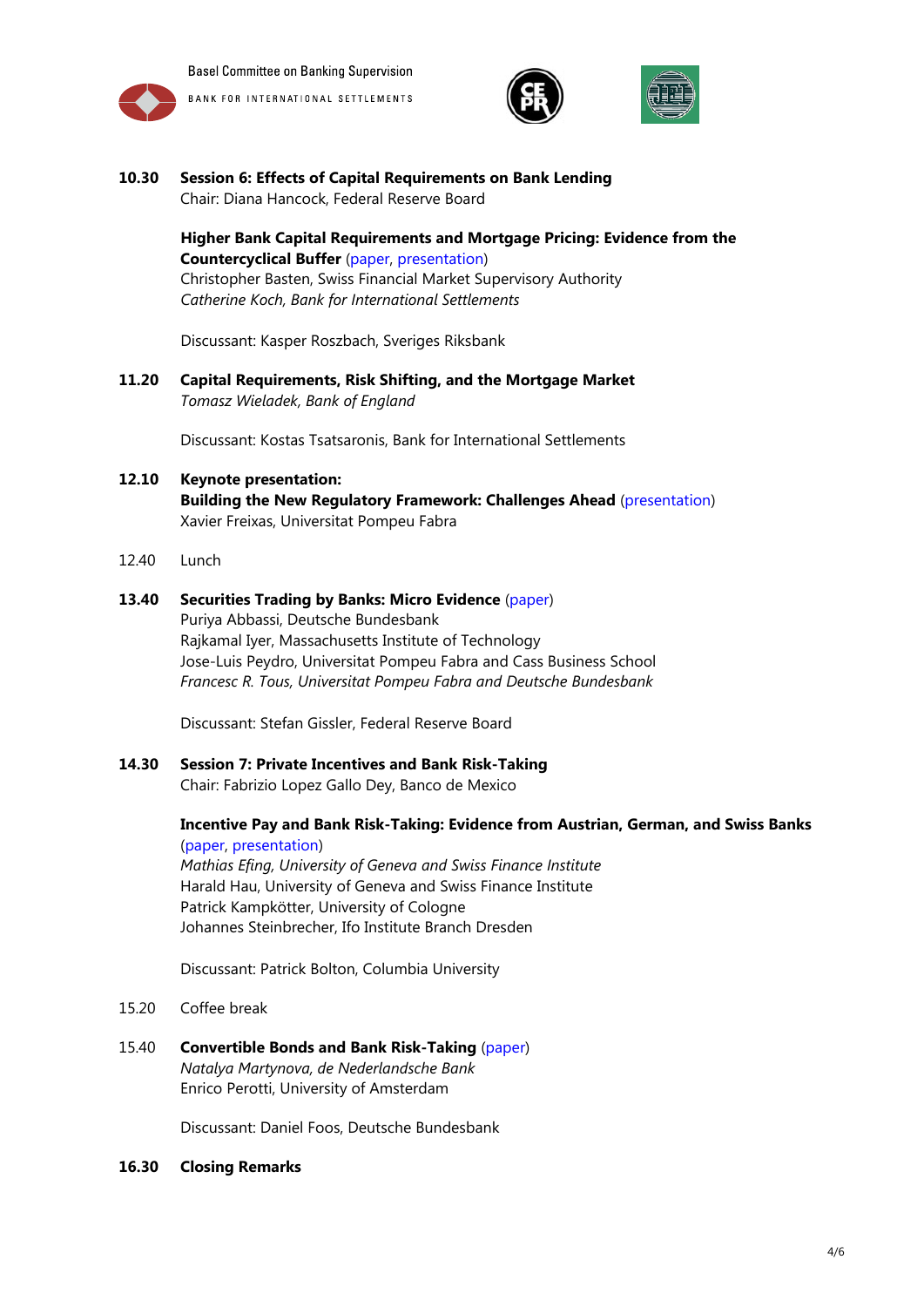





17.00 End of work shop